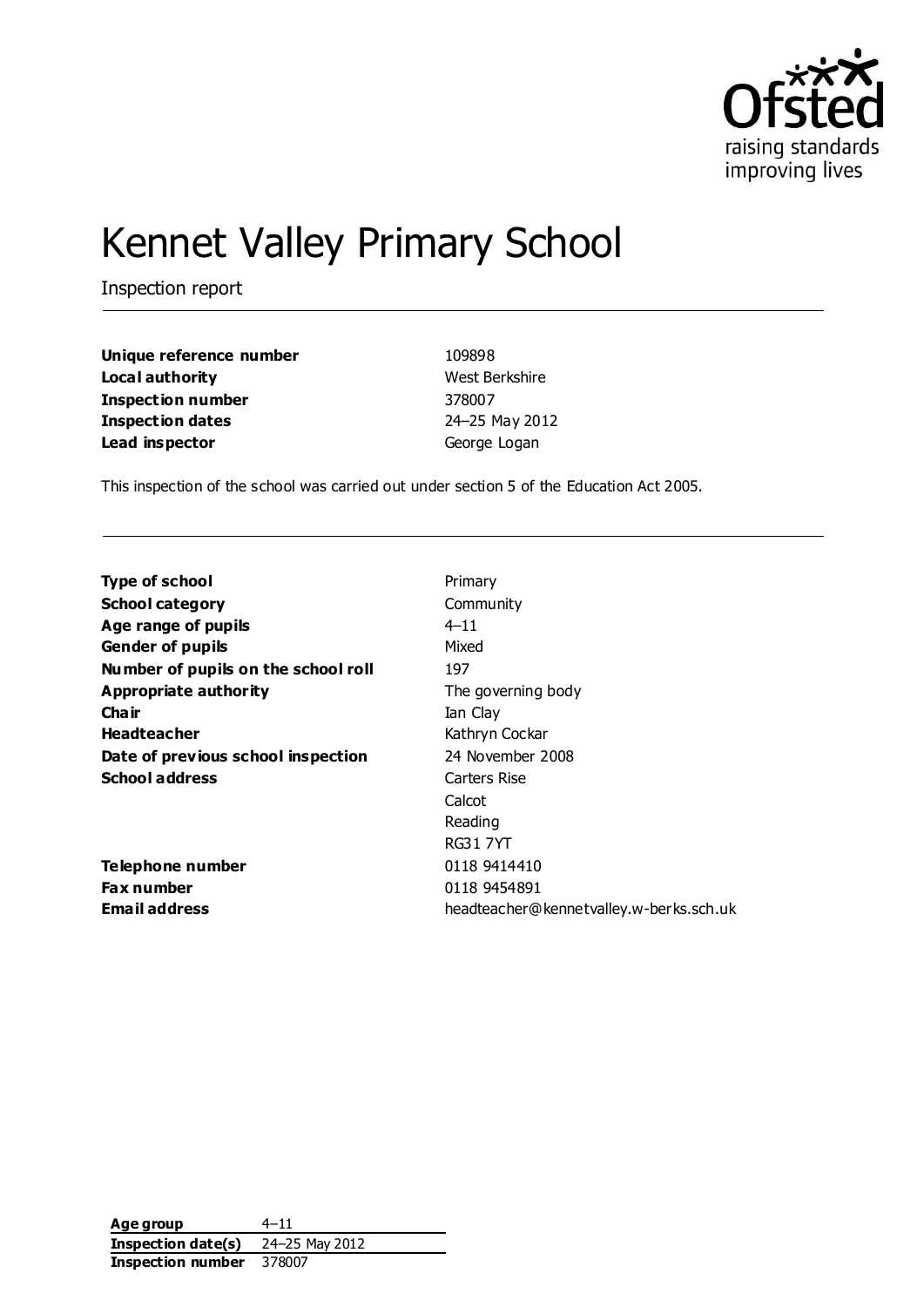

You can use Parent View to give Ofsted your opinion on your child's school. Ofsted will use the information parents and carers provide when deciding which schools to inspect and when.

You can also use Parent View to find out what other parents and carers think about schools in England. You can visit www.parentview.ofsted.gov.uk, or look for the link on the main Ofsted website: www.ofsted.gov.uk

The Office for Standards in Education, Children's Services and Skills (Ofsted) regulates and inspects to achieve excellence in the care of children and young people, and in education an d skills for learners of all ages. It regulates and inspects childcare and children's social care, and inspects the Children and Family Court Advisory Support Service (Cafcass), schools, colleges, initial teacher training, work-based learning and skills training, adult and community learning, and education and training in prisons and other secure establishments. It assesses council children's services, and inspects services for looked after children, safeguarding and child protection.

Further copies of this report are obtainable from the school. Under the Education Act 2005, the school must provide a copy of this report free of charge to certain categories of people. A charge not exceeding the full cost of reproduction may be made for any other copies supplied.

If you would like a copy of this document in a different format, such as large print or Braille, please telephone 0300 123 4234, or email enquiries@ofsted.gov.uk.

You may copy all or parts of this document for non-commercial educational purposes, as long as you give details of the source and date of publication and do not alter the information in any way.

To receive regular email alerts about new publications, including survey reports and school inspection reports, please visit our website and go to 'Subscribe'.

Piccadilly Gate Store St **Manchester** M1 2WD

T: 0300 123 4234 Textphone: 0161 618 8524 E: enquiries@ofsted.gov.uk W: www.ofsted.gov.uk



© Crown copyright 2012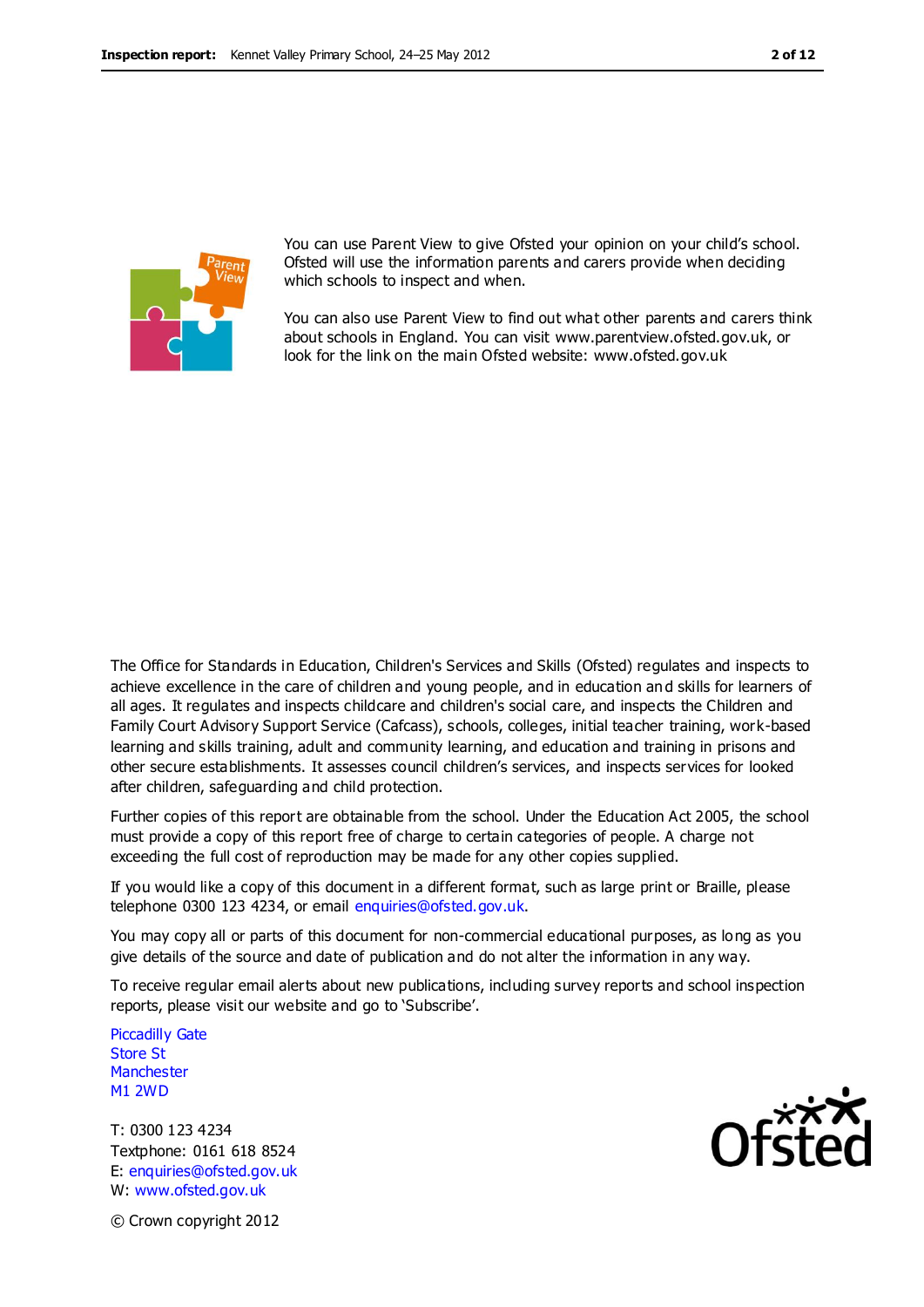# **Introduction**

Inspection team

Barbara Atcheson **Additional inspector** 

George Logan **Additional** inspector

This inspection was carried out with two days' notice. The inspectors spent six hours and 40 minutes observing teaching and learning in 14 lessons taught by seven different members of staff. They held meetings with the Chair of the Governing Body, and with staff and two groups of pupils. Inspectors took account of the responses to the on-line Parent View questionnaire in planning the inspection. They observed the school's work, listened to pupils reading and looked at the documentation including records of the monitoring of teaching, the main school improvement plan, records relating to safeguarding and extracts from the school's tracking of pupils' progress. A scrutiny of pupils' written work was also undertaken. The inspectors analysed 56 questionnaires returned by parents and carers, together with 20 questionnaires from staff and 92 from pupils.

# **Information about the school**

Kennet Valley Primary School is average in size compared with similar schools. Most pupils are of White British heritage. A very small number of pupils come from the Traveller community. Only a few pupils speak English as an additional language and none of these is at an early stage of learning English. The proportion of disabled pupils and those with special educational needs, including those supported by school action plus and with statements of special educational needs, is slightly above average. The proportion of pupils known to be eligible for free school meals is below average. The school meets the current government floor standard, which sets the minimum expectations for pupils' attainment and progress. The school has gained a number of awards, including the Active Mark and the Basic Skills Quality Mark and has achieved Healthy School status. The school offers a breakfast club, which is managed by the governing body. There is also an after-school club which is managed by outside providers and is registered and inspected separately. There have been a significant number of staff changes in recent years.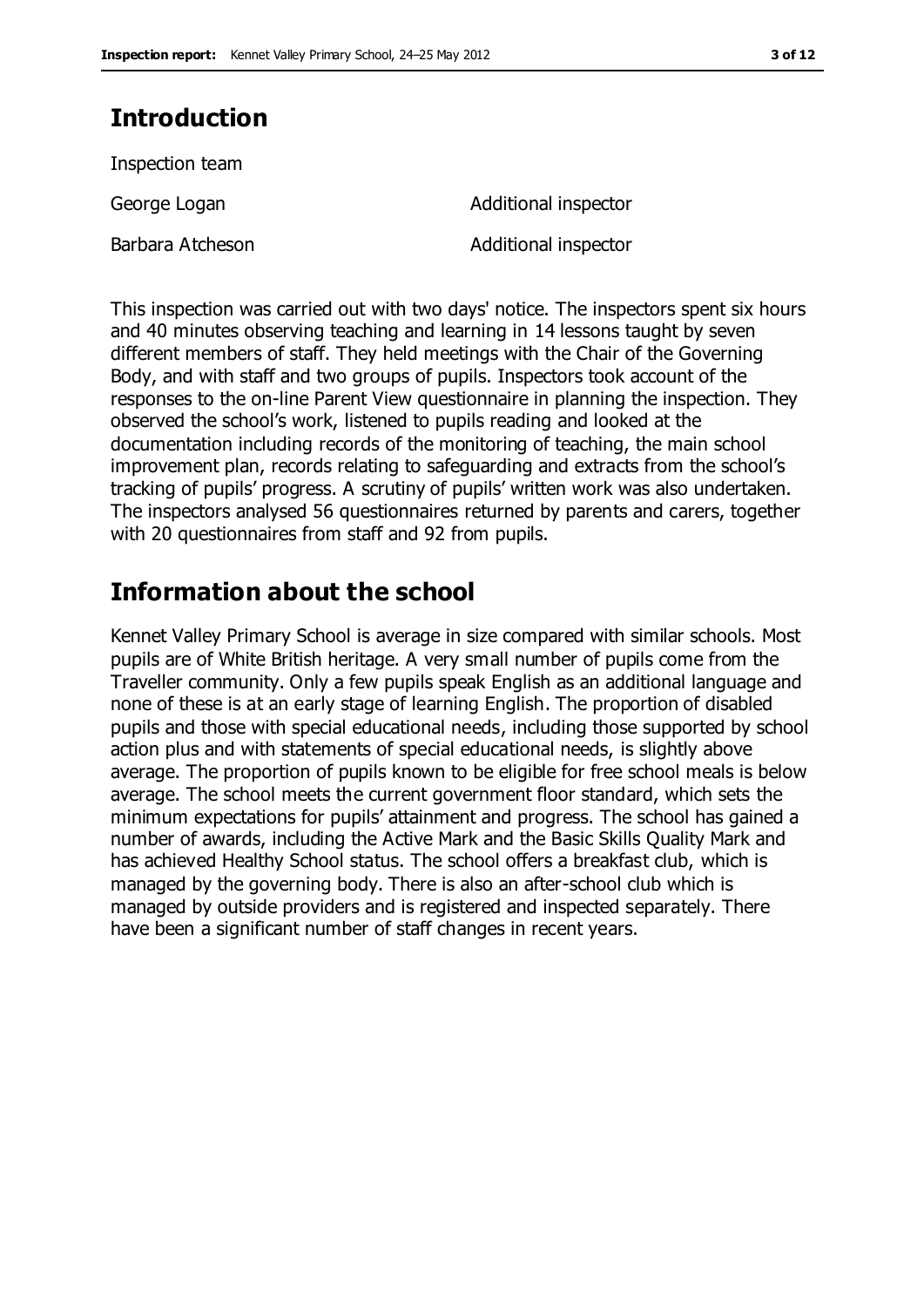# **Inspection judgements**

| <b>Overall effectiveness</b>     |  |
|----------------------------------|--|
|                                  |  |
| <b>Achievement of pupils</b>     |  |
| <b>Quality of teaching</b>       |  |
| Behaviour and safety of pupils   |  |
| <b>Leadership and management</b> |  |

### **Key findings**

- This is a satisfactory school. Since the last inspection, increased stability in staffing, together with organisational changes, is driving rapid improvement. Overall effectiveness is not good because teaching and achievement are not yet consistently good. Schools whose effectiveness is judged satisfactory may receive a monitoring visit by an Ofsted inspector before their next section 5 inspection.
- Children achieve well in Reception. They make steady progress in Years 1 and 2, so that attainment is broadly average by the end of Year 2. Progress in Years 3 to 6 has, typically, been erratic, with a rapid acceleration in Year 6, but is now more consistent. For some pupils, progress is good, although slower across the year groups in mathematics than in reading or writing. Attainment is broadly average by the end of Year 6.
- Teaching is satisfactory, with some good teaching observed. Increased staff stability, effective professional development and more rigorous monitoring are contributing to higher expectations of pupils' achievement. Many aspects of assessment have improved. However, marking is often superficial, providing little guidance for pupils. Teachers do not always have high enough expectations of the presentation of pupils' written work.
- Behaviour, safety and pupils' personal development are good. Pupils have positive attitudes towards their learning. Provision for pupils' welfare, including for disabled pupils and those with special educational needs, is good and pupils mostly feel safe. There are few recorded incidents of poor behaviour. Attendance is above average.
- The headteacher and senior leadership team are providing an increasingly focused approach to school improvement. As a result, teaching has improved recently and standards are rising. The management of performance and the evaluation of pupils' progress and outcomes are satisfactory. The revised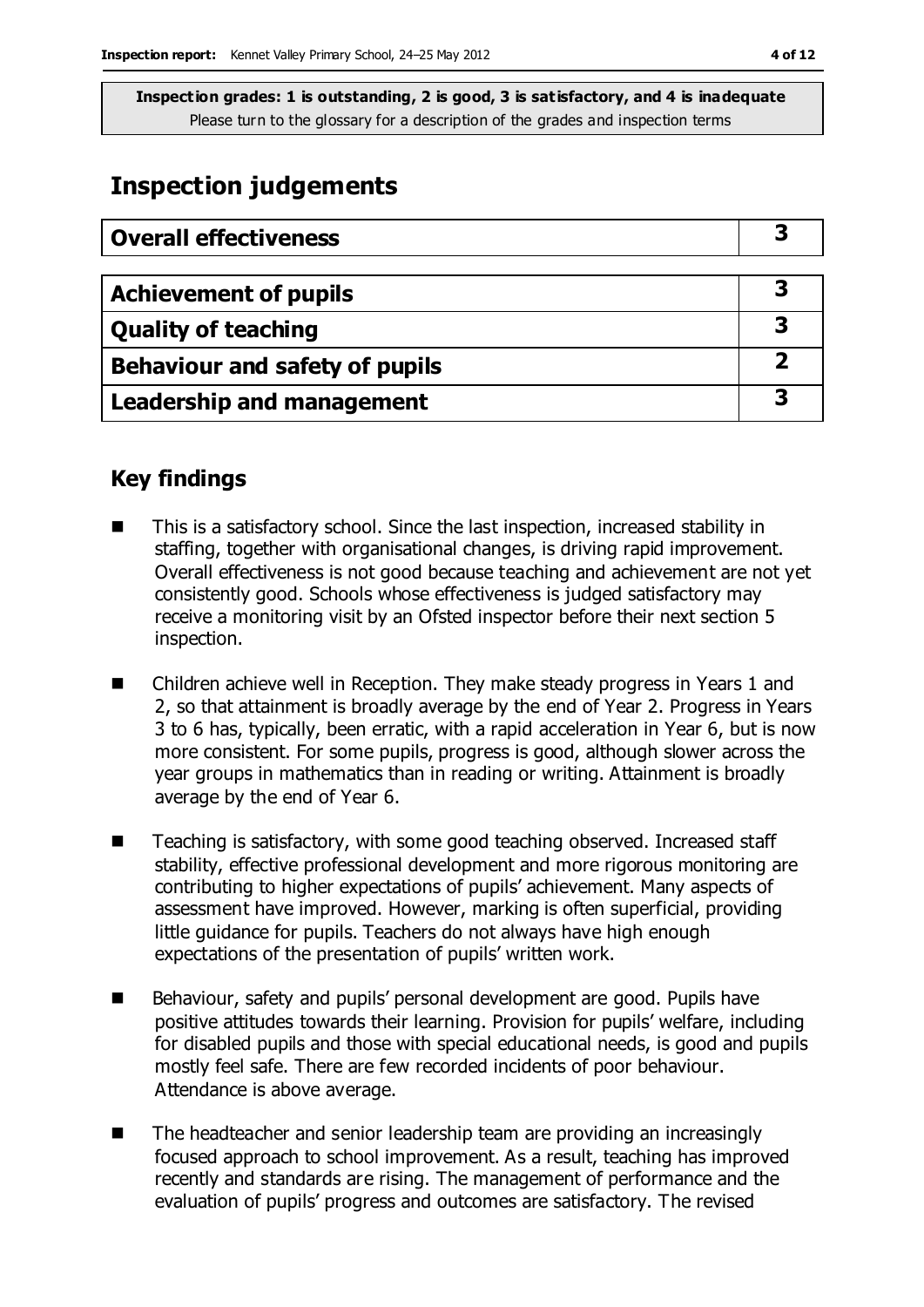curriculum is good and is supporting improved achievement. Governors make a satisfactory contribution to leadership and management. There is a lack of rigour in some aspects of the management of health and safety.

## **What does the school need to do to improve further?**

- Build upon recent initiatives to improve the consistency of pupils' progress and attainment in mathematics by:
	- implementing a whole-school calculation policy  $\equiv$
	- continuing to develop opportunities for pupils to use and apply their mathematical skills and knowledge across the curriculum
	- ensuring that lessons provide an appropriate level of challenge for the full range of pupils.
- Increase the proportion of good or better teaching by ensuring that teachers adopt a consistent approach to:
	- more thorough and developmental marking of pupils' work
	- setting higher expectations of the quality of presentation of pupils' written work.
- **E** Ensure that lines of accountability in relation to health and safety matters are clearly defined and that all records are fully maintained and readily accessible.

### **Main report**

#### **Achievement of pupils**

Pupils' achievement is satisfactory. As a result of recent actions to improve teaching and learning, it is improving steadily  $-$  a view shared by parents and carers. As a consequence of some weaker teaching across the school in 2011, achievement was inconsistent, although satisfactory overall, leading to broadly average attainment by the end of Year 6. However, tracking data and evidence from pupils' work suggest that performance is likely to be stronger in 2012. Some pupils, particularly in the upper years, are currently making good progress, although some unevenness remains.

Overall, children's skills on entry to Reception are below age-related expectations. However, their skills are well below expectations in reading, writing and calculation. Children make good progress in the Early Years Foundation Stage as a result of accurate assessment and effective teaching. Outcomes by the end of Reception are around the expected level, although reading and writing are usually less strong than the other elements. Attainment by the end of Year 2, including in reading, is broadly average. Following a dip and some underperformance in 2011, attainment is on track to recover and rise to broadly average in 2012. There has been a recent successful focus on improving writing skills and embedding reading skills through regular reinforcement of pupils' phonic knowledge (the linking of sounds and letters).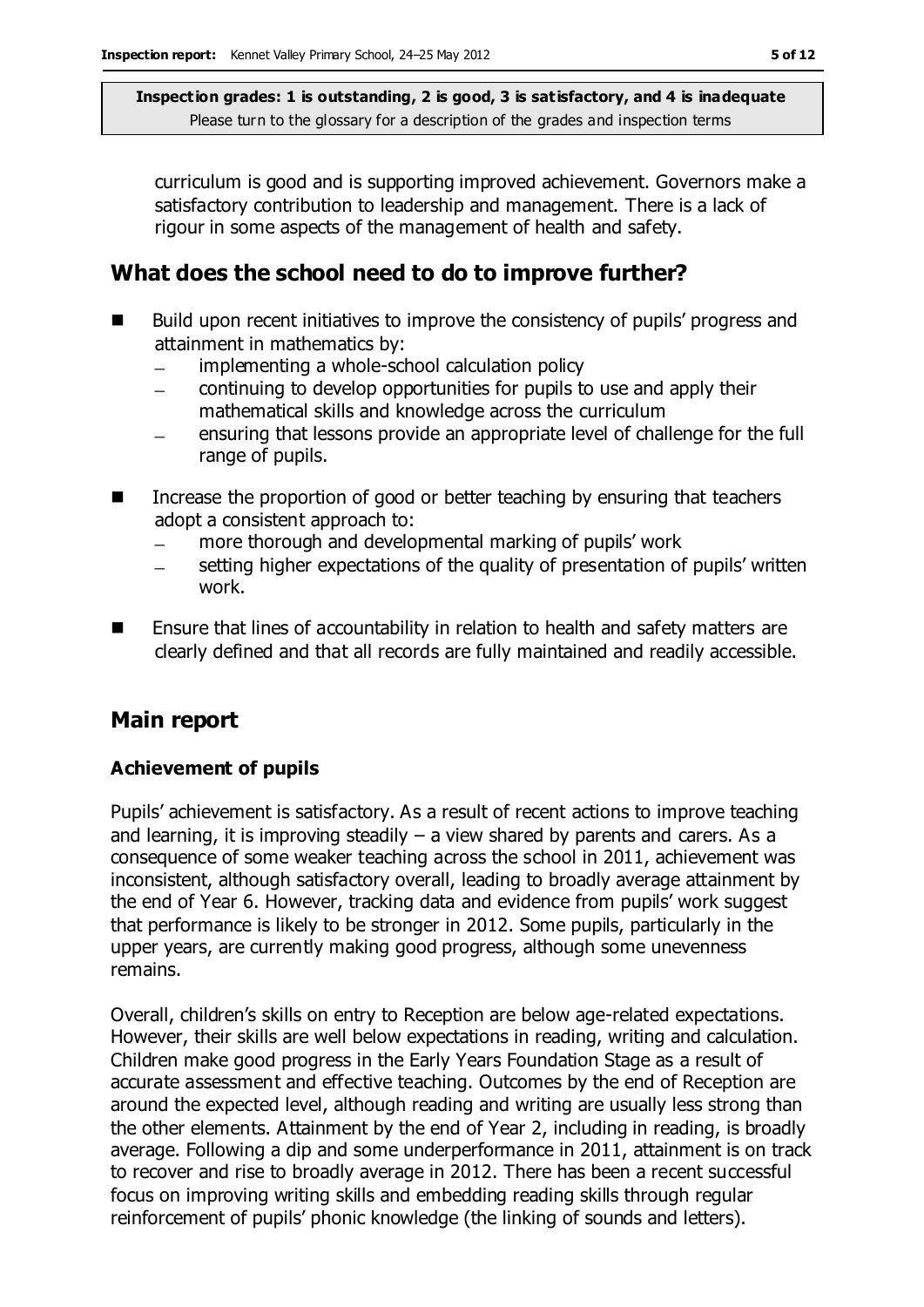Nevertheless, pupils' written work is not always neatly presented.

Progress in Years 3 to 6 is satisfactory, supporting broadly average attainment by the end of Year 6. Expectations are highest and progress most rapid in Year 6, but with increasing consistency in the quality of teaching, progress is improving across the school. The impact of the school's successful strategy for teaching reading is evident in Year 6 where attainment in reading is now above average. Progress in mathematics has not improved as rapidly as in the other subjects and remains inconsistent across the school. There is no whole-school calculation policy to provide a clear, consistently-applied framework for teaching and learning. Pupils are often enthusiastic about their learning. Where teaching strongly engages pupils, as in a phonics lesson in Year 2, in a successful Year 4 mathematics session on practical problem solving, and in most lessons in Year 6, pupils' learning accelerates rapidly. Pupils work together cooperatively when the opportunity arises. Higher attaining pupils are particularly challenged in Year 6 lessons. Overall, more rigorous tracking and a greater focus on pupils' learning are having a positive impact on progress. Well-planned provision for disabled pupils and those with special educational needs ensures that they make at least satisfactory progress. The few Traveller pupils make mostly satisfactory progress in acquiring basic literacy and numeracy skills.

#### **Quality of teaching**

Parents, carers and pupils feel that teaching is generally good. Although several good lessons were observed, mainly in Reception and Years 3 to 6, the overall quality of teaching is satisfactory. In recent years, the school has experienced relatively high levels of staff mobility. This has affected the continuity of learning and has made it difficult to sustain new initiatives. As a result, the impact of teaching over time has been variable, leading to inconsistencies in pupils' progress. However, greater stability in staffing and recent high-quality training, together with focused coaching and mentoring, have had a significant impact on the quality of teaching and pupils' learning. This is enabling more pupils, including those who are disabled or have special educational needs, to make accelerated progress.

Teachers promote pupils' spiritual, moral, social and cultural development satisfactorily. They provide good opportunities for independent learning, for example in the use of mathematics trails, although there are too few opportunities for pupils to use and apply their mathematical skills. There are frequent opportunities for pupils to engage in practical science activities. A example of good teaching was seen in a Year 6 mathematics lesson, where pupils made good progress because the tasks, relating to a theme park development, were relevant and interesting and allowed pupils to draw on a range of skills. The teacher had high expectations and engaged pupils' enthusiasm well. In other mathematics lessons, the challenge is not so evident and, as a result, the pace of learning is slower. Where teaching assistants are proactive and resourceful, as in Years 1 and 2, they have a positive impact upon learning. Teaching assistants who support pupils with statements of special educational needs are consistently effective.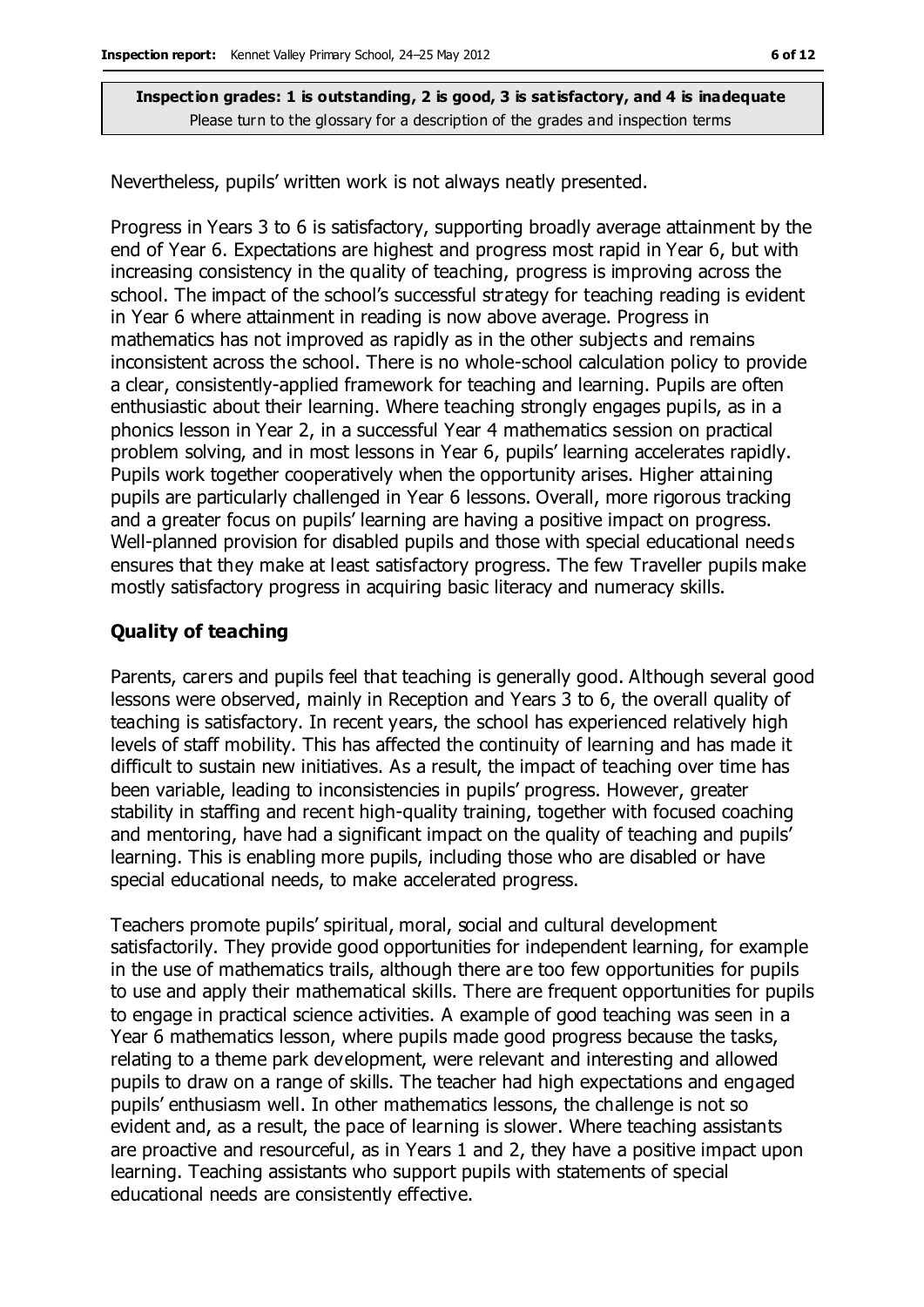Progress in implementing some assessment strategies, including self-assessment by pupils, has been generally good. Pupils have a range of individual targets, although the management of these targets, and the recording of pupils' successes, varies between classes. The marking of pupils' work is often superficial, with little indication of the appropriate next steps. Some unmarked work was seen. Teachers' expectations of the quality of pupils' written work vary significantly between classes.

#### **Behaviour and safety of pupils**

Pupils' behaviour and safety are good. Parents, carers and pupils are mostly positive about behaviour although a small minority have some concerns about the school's approach to bullying. Overall, however, pupils' positive behaviour and generally good engagement in lessons contribute to a safe and orderly school environment. There is a positive community spirit. In lessons, pupils usually respond promptly to teachers' directions and work cooperatively with each other. The school's behaviour management procedures are clear and usually applied consistently, and pupils are well aware of these strategies. They try hard to respond and improvements over time are evident for individuals and groups. There are few recorded behavioural incidents of any significance. There have been no exclusions in the current year.

Most pupils say that they feel safe and most parents and carers feel that their children are safe in school. Instances of bullying, including, for example, cyberbullying or bullying related to race or sexual orientation, are infrequent. Pupils are aware of different types of bullying and have a good understanding of risk, supported by the school's input on rail safety and personal safety. Pupils understand the need to stay safe when using the internet. Attendance is above average. Pupils arrive at school punctually.

#### **Leadership and management**

Leadership and management are satisfactory. The senior leadership team, with delegated responsibilities, has facilitated significant improvements. Inadequate teaching has been eliminated. The school has implemented consistent, whole-school approaches to areas such as extended writing. As a result, learning is accelerating, although leaders recognise that there is further work to do. Most issues from the previous inspection have been successfully tackled.

More rigorous analysis of data is enabling leaders to identify inconsistencies in learning and progress. School self-evaluation correctly recognises the school's main priorities for development and the broad trend of improvement. Senior staff in their recently assigned roles are already making an impact. Subject leaders are now having a tangible impact on teaching and learning. The monitoring of teaching and learning has become more effective, with successful use of coaching and modelling strategies. An increasingly effective programme of staff development ensures that all staff are better prepared to meet the range of pupils' needs. Significant improvements have been made to the curriculum. Evidence shows that the school has the capacity for further improvement.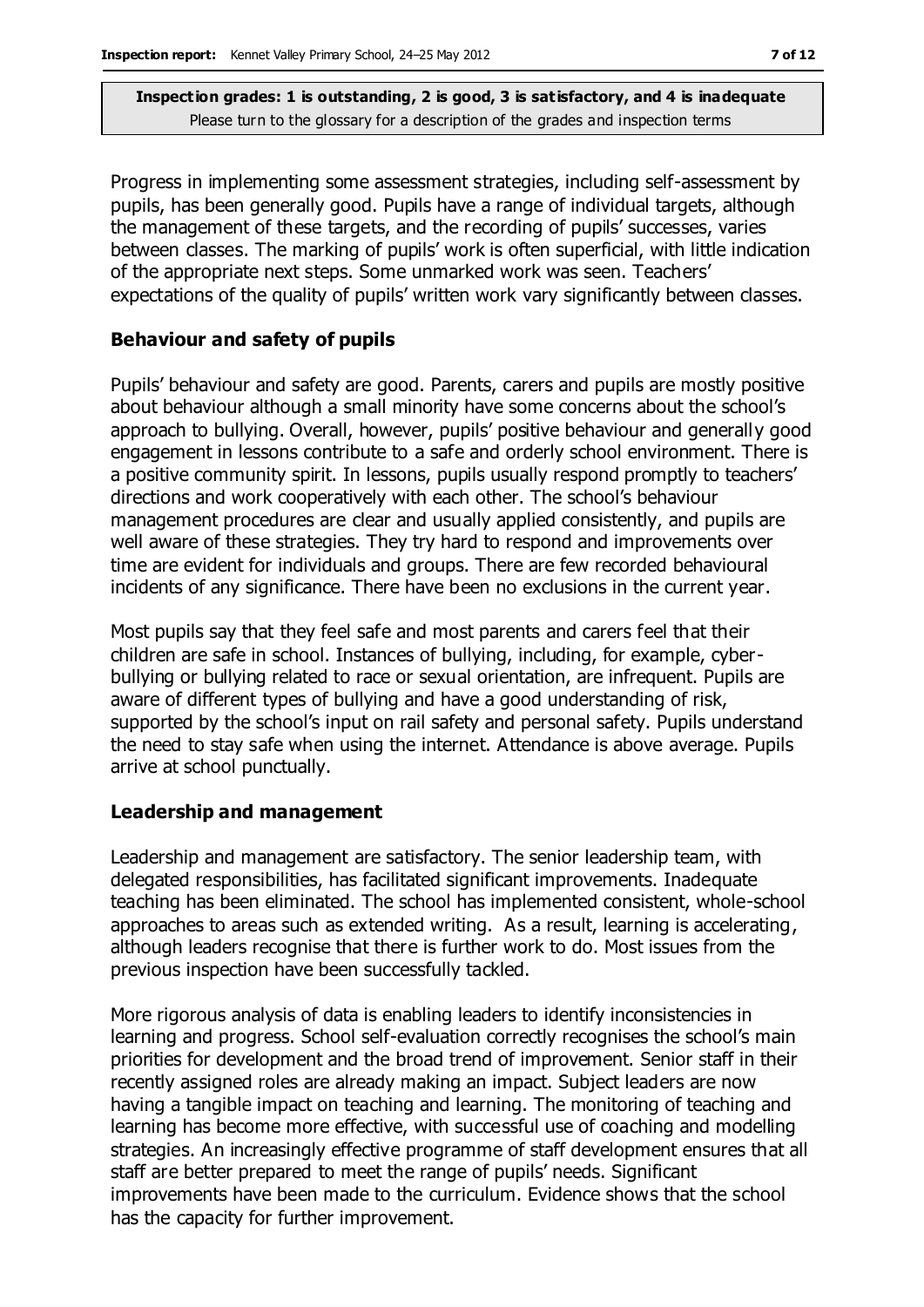Parents and carers rightly feel that school leaders and staff effectively promote pupils' personal development and well-being. Pupils are cared for consistently well, both during the school day and in the well-managed breakfast club. The school actively tackles discrimination and is committed to promoting equality. It monitors closely the arrangements for the support of disabled pupils and those with special educational needs. The provision made to support Traveller pupils, relatively new to the school, is generally good.

The school satisfactorily promotes pupils' spiritual, moral, social and cultural development. Of these, social development is a strength. While there is some support for cultural development, pupils' awareness of cultural diversity is relatively limited. The revised curriculum is good. Literacy skills are well promoted across the curriculum. Science is taught with some rigour. Good use is made of the rich and attractive school grounds. Opportunities to support able and gifted pupils have been developed through the local 'family' of schools.

The governing body effectively supports the day-to-day management of school affairs, particularly premises and finance. Governors' engagement with the detail of the school's academic performance is not quite as consistent. Safeguarding arrangements meet current requirements and are generally effective. Security arrangements are good. However, there are shortcomings in the documenting of some aspects of health and safety practice. Lines of accountability relating to health and safety are not clearly defined and records are not always fully maintained or readily accessible.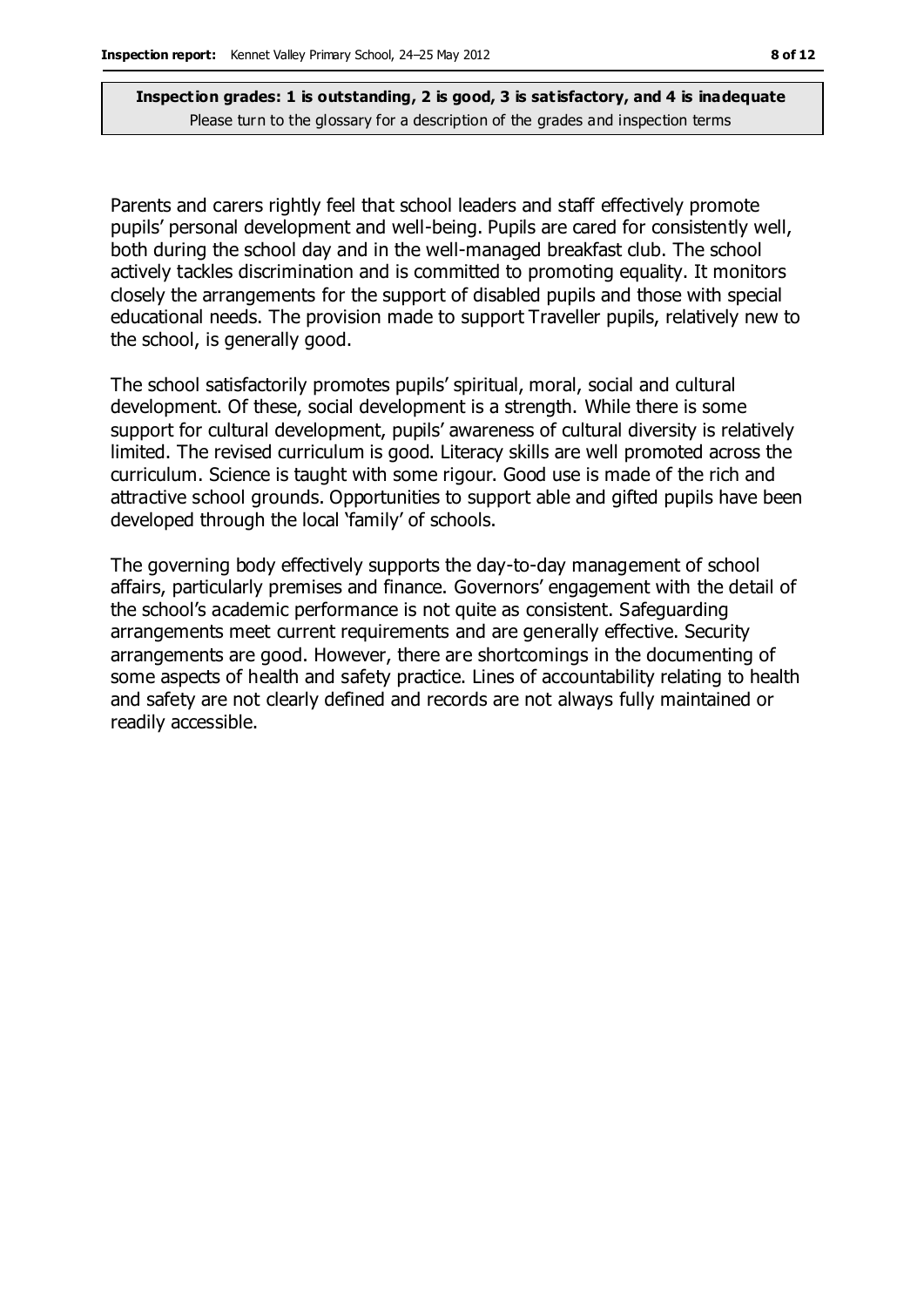# **Glossary**

#### **Grade Judgement Description** Grade  $1$  | Outstanding | These features are highly effective. An outstanding school provides exceptionally well for all its pupils' needs. Grade 2 Good These are very positive features of a school. A school that is good is serving its pupils well. Grade 3  $\parallel$  Satisfactory  $\parallel$  These features are of reasonable quality. A satisfactory school is providing adequately for its pupils. Grade 4  $\parallel$  Inadequate  $\parallel$  These features are not of an acceptable standard. An inadequate school needs to make significant improvement in order to meet the needs of its pupils. Ofsted inspectors will make further visits until it improves.

## **What inspection judgements mean**

### **Overall effectiveness of schools**

|                       | Overall effectiveness judgement (percentage of schools) |      |                     |                   |
|-----------------------|---------------------------------------------------------|------|---------------------|-------------------|
| <b>Type of school</b> | <b>Outstanding</b>                                      | Good | <b>Satisfactory</b> | <b>Inadequate</b> |
| Nursery schools       | 54                                                      | 42   |                     |                   |
| Primary schools       | 14                                                      | 49   | 32                  |                   |
| Secondary             | 20                                                      | 39   | 34                  |                   |
| schools               |                                                         |      |                     |                   |
| Special schools       | 33                                                      | 45   | 20                  |                   |
| Pupil referral        |                                                         | 55   | 28                  |                   |
| units                 |                                                         |      |                     |                   |
| All schools           |                                                         |      |                     |                   |

New school inspection arrangements have been introduced from 1 January 2012. This means that inspectors make judgements that were not made previously.

The data in the table above are for the period 1 September to 31 December 2011 and represent judgements that were made under the school inspection arrangements that were introduced on 1 September 2009. These data are consistent with the latest published official statistics about maintained school inspection outcomes (see www.ofsted.gov.uk).

The sample of schools inspected during 2010/11 was not representative of all schools nationally, as weaker schools are inspected more frequently than good or outstanding schools.

Primary schools include primary academy converters. Secondary schools include secondary academy converters, sponsor-led academies and city technology colleges. Special schools include special academy converters and non-maintained special schools.

Percentages are rounded and do not always add exactly to 100.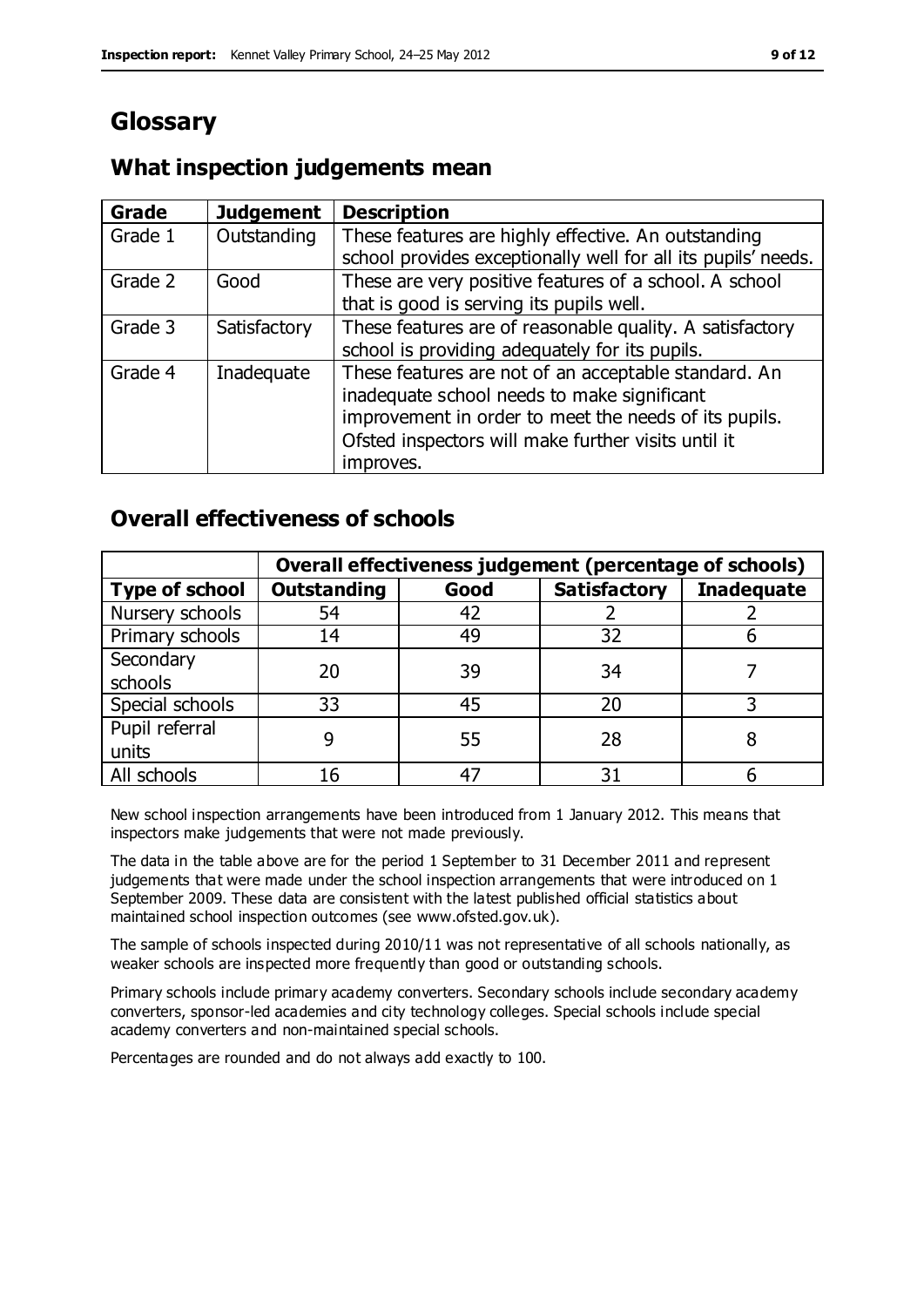# **Common terminology used by inspectors**

| Achievement:                  | the progress and success of a pupil in their<br>learning and development taking account of their<br>attainment.                                                                                                        |
|-------------------------------|------------------------------------------------------------------------------------------------------------------------------------------------------------------------------------------------------------------------|
| Attainment:                   | the standard of the pupils' work shown by test and<br>examination results and in lessons.                                                                                                                              |
| Attendance:                   | the regular attendance of pupils at school and in<br>lessons, taking into account the school's efforts to<br>encourage good attendance.                                                                                |
| Behaviour:                    | how well pupils behave in lessons, with emphasis<br>on their attitude to learning. Pupils' punctuality to<br>lessons and their conduct around the school.                                                              |
| Capacity to improve:          | the proven ability of the school to continue<br>improving based on its self-evaluation and what<br>the school has accomplished so far and on the<br>quality of its systems to maintain improvement.                    |
| Floor standards:              | the national minimum expectation of attainment<br>and progression measures.                                                                                                                                            |
| Leadership and management:    | the contribution of all the staff with responsibilities,<br>not just the governors and headteacher, to<br>identifying priorities, directing and motivating staff<br>and running the school.                            |
| Learning:                     | how well pupils acquire knowledge, develop their<br>understanding, learn and practise skills and are<br>developing their competence as learners.                                                                       |
| <b>Overall effectiveness:</b> | inspectors form a judgement on a school's overall<br>effectiveness based on the findings from their<br>inspection of the school.                                                                                       |
| Progress:                     | the rate at which pupils are learning in lessons and<br>over longer periods of time. It is often measured<br>by comparing the pupils' attainment at the end of a<br>key stage with their attainment when they started. |
| Safety:                       | how safe pupils are in school, including in lessons;<br>and their understanding of risks. Pupils' freedom<br>from bullying and harassment. How well the school<br>promotes safety, for example e-learning.             |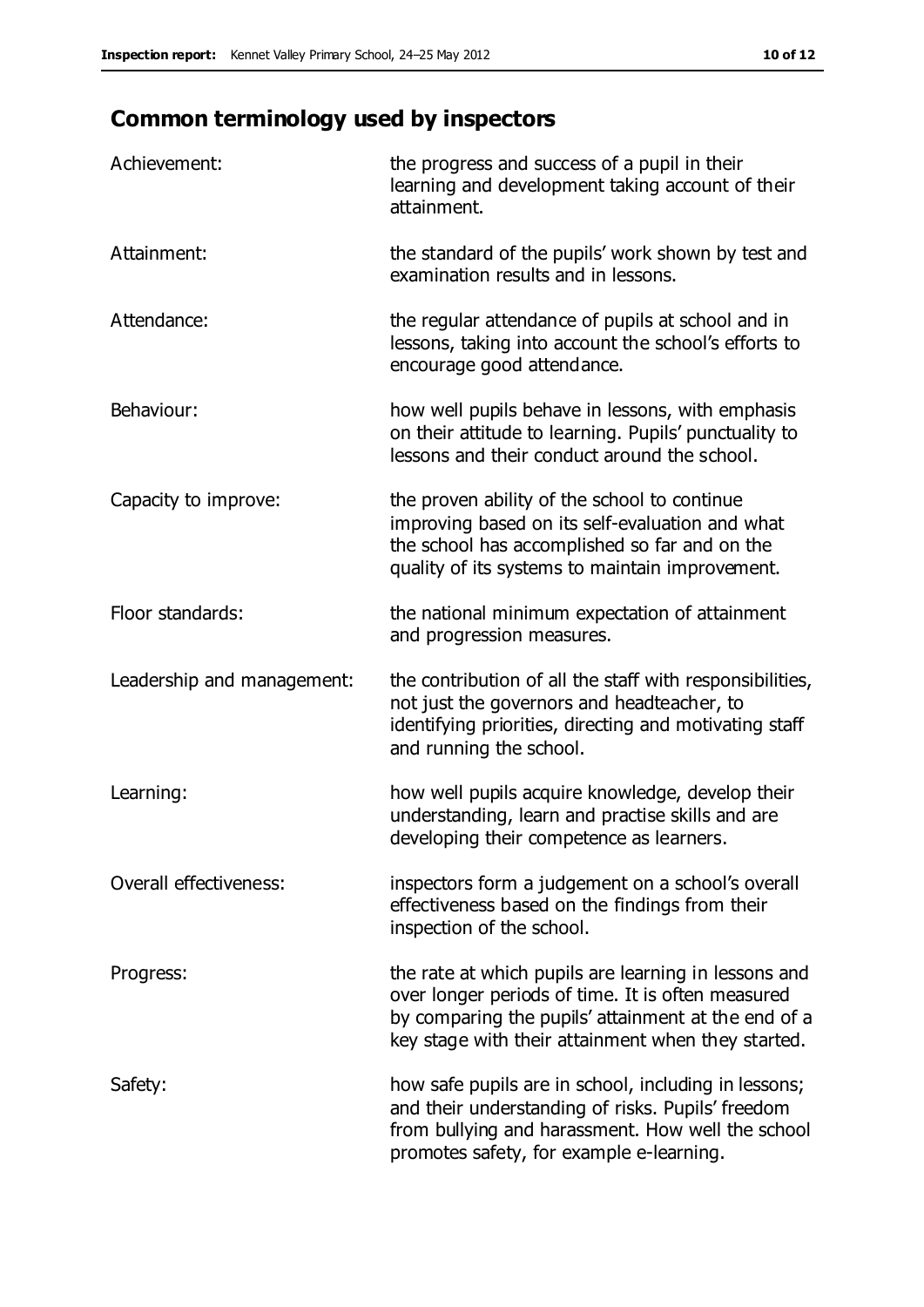#### **This letter is provided for the school, parents and carers to share with their children. It describes Ofsted's main findings from the inspection of their school.**

28 May 2012

Dear Pupils

#### **Inspection of Kennet Valley Primary School, Reading, RG31 7YT**

Thank you for making us welcome when we visited your school. We enjoyed meeting you, joining you in lessons and hearing your views. Thank you to those who completed our questionnaire. We found that while Kennet Valley is a satisfactory school, it is now making some rapid improvements.

- Overall, you make satisfactory progress. However, you are now beginning to learn much more rapidly and consistently. Attainment by the end of Year 6 is broadly average.
- The school provides well for disabled pupils, those who have special educational needs and those from a Traveller background.
- Teaching is satisfactory. However, you learn increasingly well in many lessons. Marking does not always give you clear guidance on how to improve your work. The quality of your written work is not always good enough.
- You show good attitudes to learning. You feel, and records confirm, that behaviour overall is good. Attendance is above average.
- Senior leaders have driven through several positive changes recently and recognise what remains to be done.

To help you to do better, we have asked the school to:

- help you to make better progress and reach higher standards in mathematics
- **IF** improve the quality of teachers' marking and make sure that staff have higher expectations of your written work
- ensure that health and safety procedures are managed and recorded effectively.

All of you can help by continuing to work hard and doing your best. We hope that you will have every success in the future.

Yours sincerely

George Logan Lead inspector